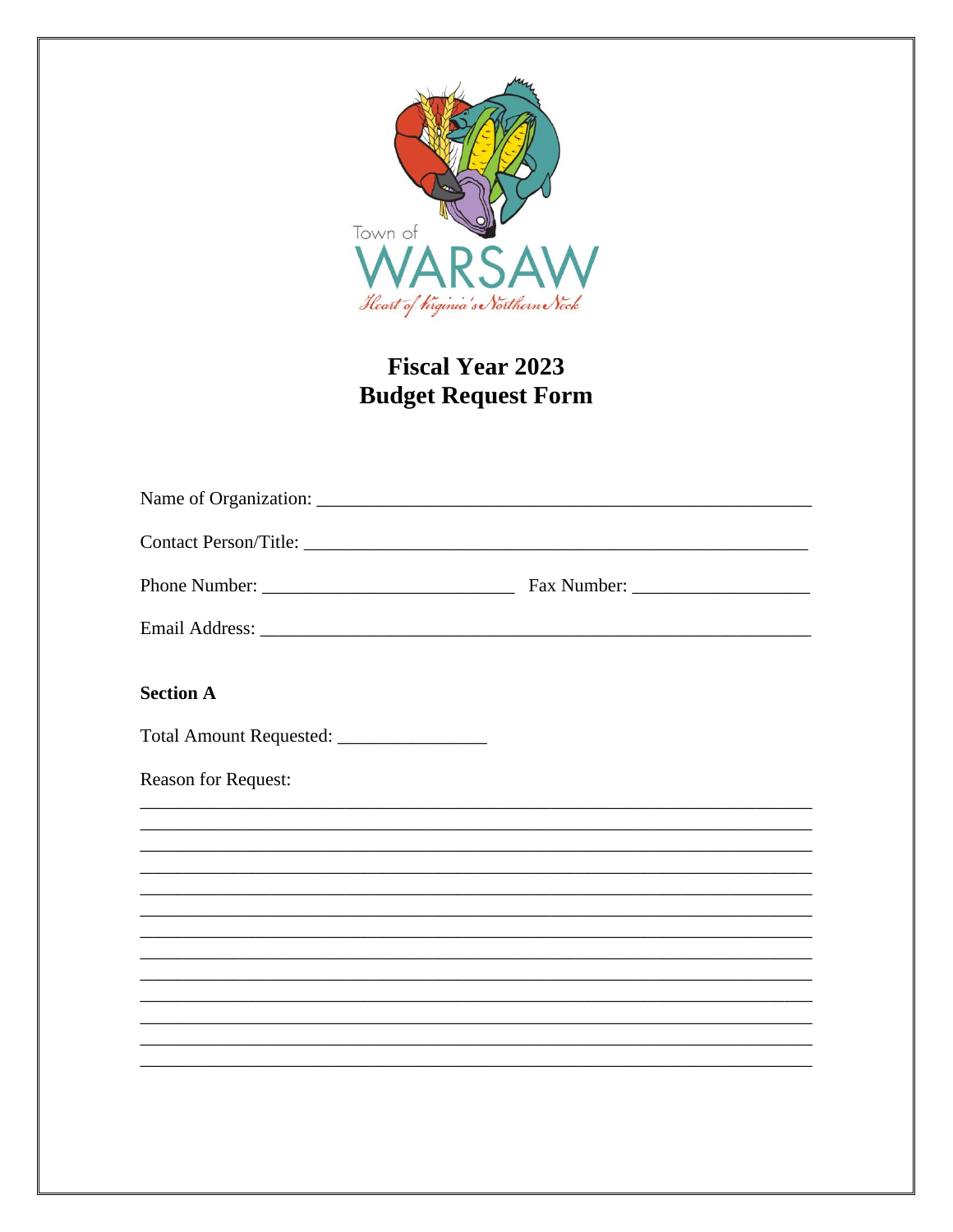## **Section B**

| <b>Financial Request</b>       |                                                                             | Approved | Request | $\%$   |
|--------------------------------|-----------------------------------------------------------------------------|----------|---------|--------|
| Other/ Main Funding Source(s): | Approved for Funding in the<br>Previous Fiscal Year from<br>Town of Warsaw: | FY 2022  | FY 2023 | Change |
|                                | YES or NO                                                                   |          |         |        |
| 1.                             |                                                                             | \$       | \$      | %      |
| 2.                             |                                                                             | \$       | \$      | $\%$   |
| 3.                             |                                                                             | \$       | \$      | $\%$   |
| 4.                             |                                                                             | \$       | \$      | $\%$   |
| 5.                             |                                                                             | \$       | \$      | $\%$   |
|                                | <b>Total</b>                                                                | \$       | \$      | $\%$   |

### **Section C**

| <b>Operating Budget Summary</b>         | <b>FY 2021</b> | <b>FY 2021</b>             | % Change |
|-----------------------------------------|----------------|----------------------------|----------|
|                                         |                |                            |          |
| Personnel (provide details below)       | \$             | $\boldsymbol{\mathsf{\$}}$ | $\%$     |
| Fringe Benefits (provide details below) | \$             | $\boldsymbol{\mathsf{\$}}$ | %        |
| Operating                               | \$             | \$                         | %        |
| Capital                                 | \$             | \$                         | %        |
| <b>Total</b>                            | \$             | \$                         | %        |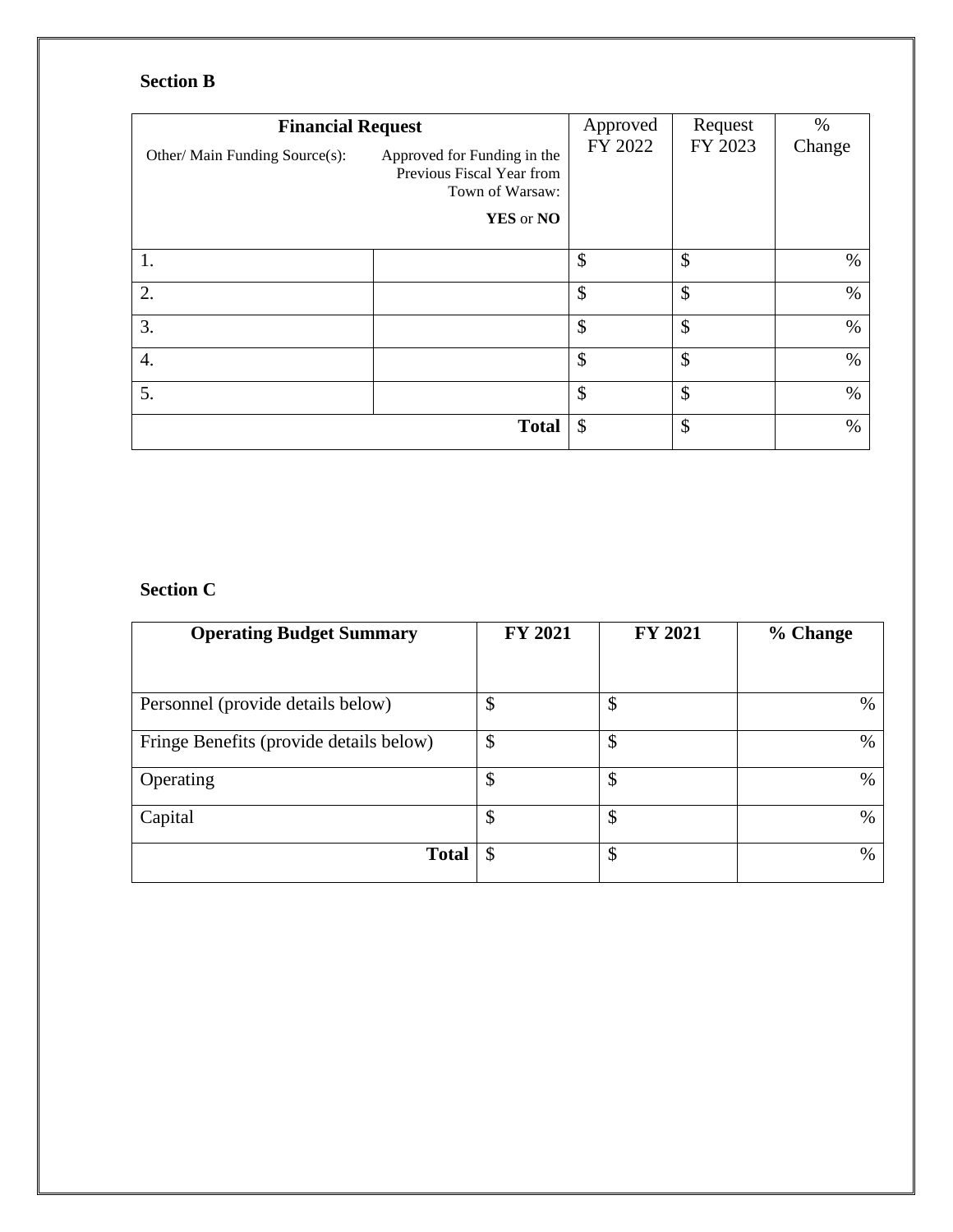#### **Section D**

Provide the number of full-time and part-time positions, including title and salary for each position and a complete breakdown of fringe benefits. If this is a volunteer organization with no paid staff and no paid board of directors, please leave this section blank.

#### **Section E**

Reason for any change above Fiscal Year 2022 Funding Levels.

#### **Section F**

How do your services benefit the citizens of Warsaw?